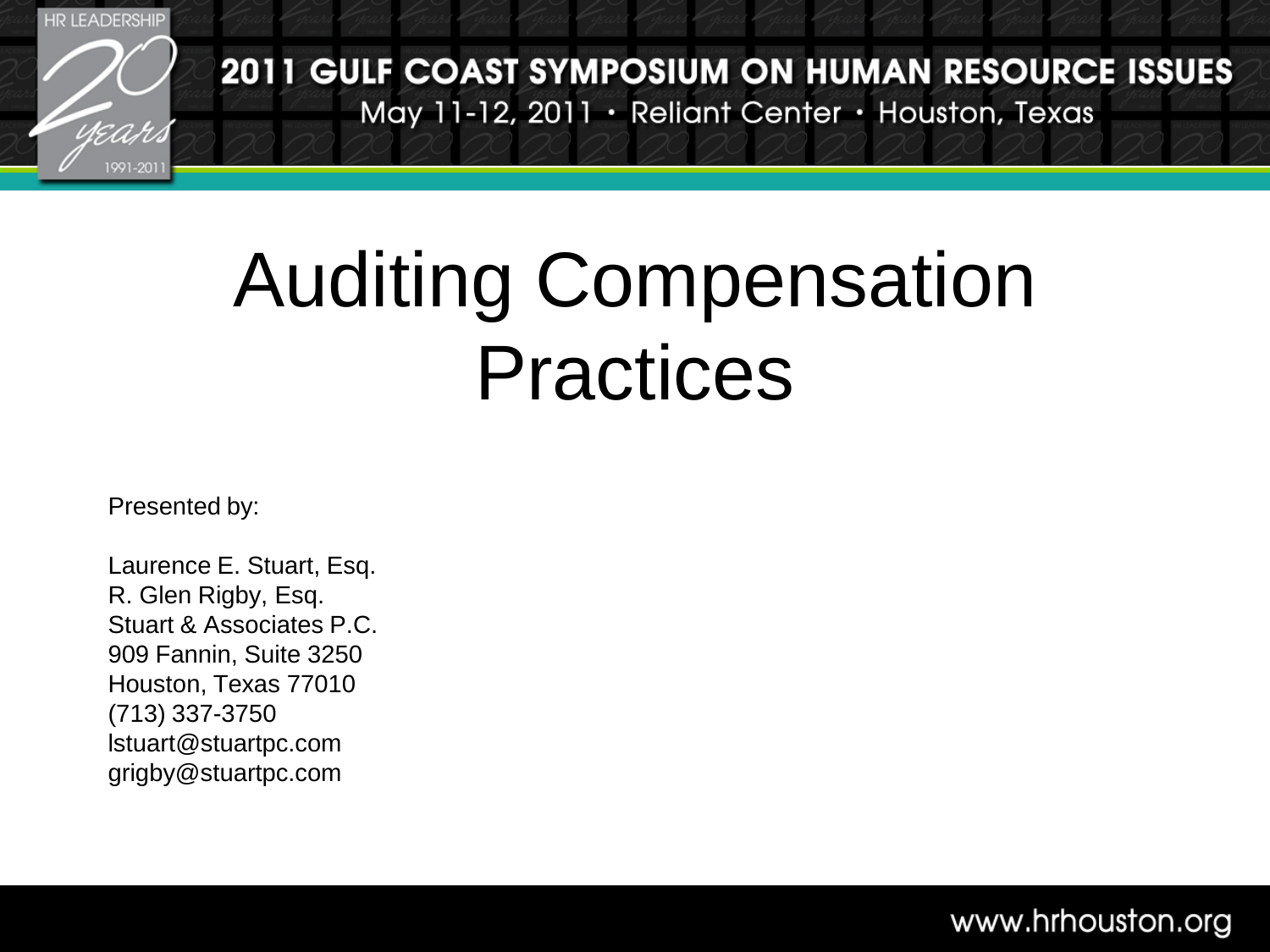

# Why Conduct Your Own Audit?

(instead of waiting for the government or a plaintiff's lawyer to do it for you)

- Litigation over compensation is on the rise
- Aggressive DOL, TWC and IRS auditing and enforcement
- Unlawful practices create significant liabilities (such as liquidated damages and jail)
- Compensation problems are usually easily identifiable and can be fixed
- Pay administrators and managers can be held personally liable
- Pay practices can impact federal contractor status
- Conducting an audit and making corrections may protect you if you are audited by DOL or TWC or are sued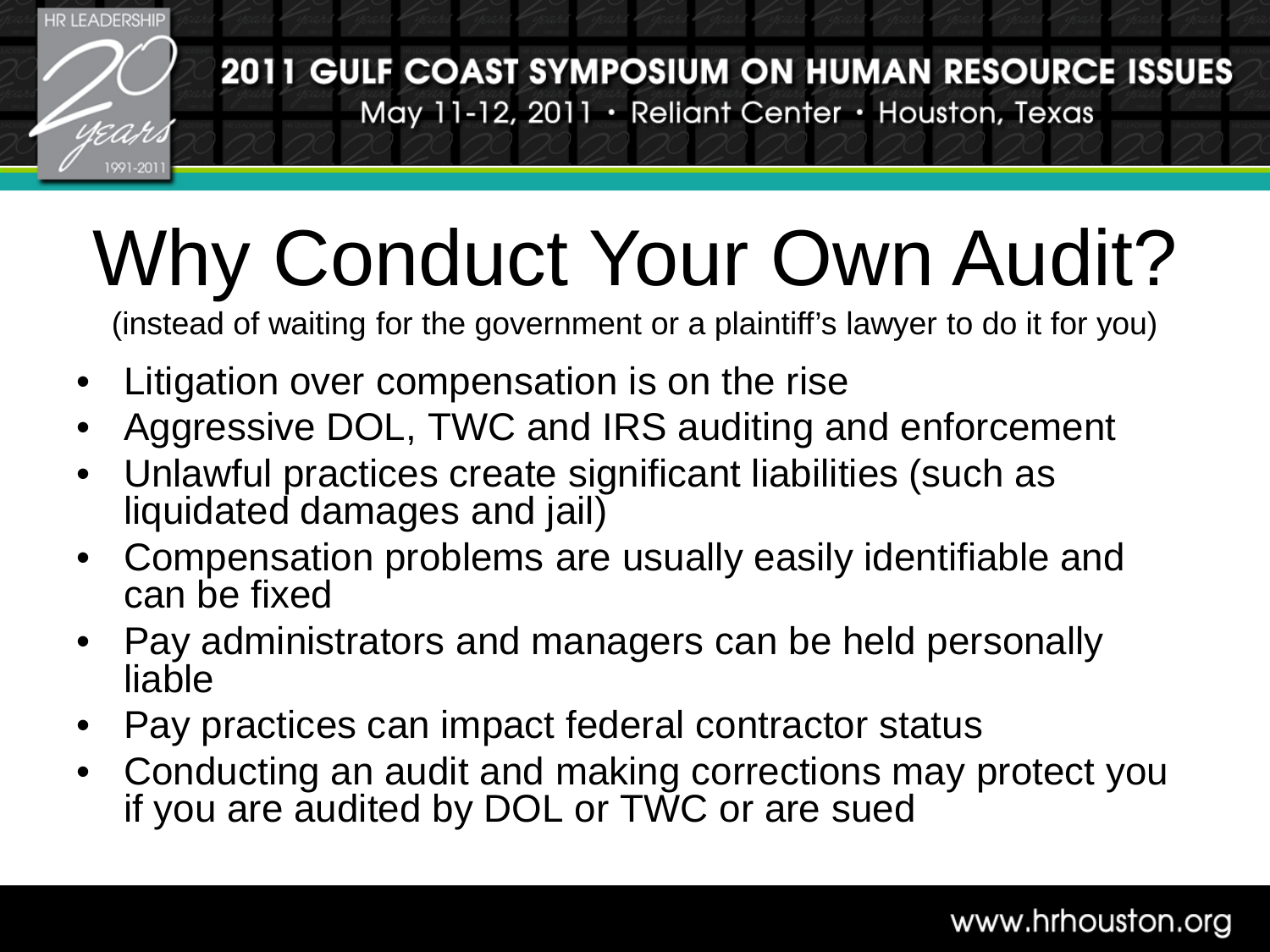

### Audit Basics

- Conduct audit under direction of counsel
	- Attorney-client privilege and work-product protections
- Knowledgeable HR personnel and key managers should be involved
- Audit without fear of finding problems (you are looking for them)
- Carefully manage communications about the audit
- Make corrections carefully and thoughtfully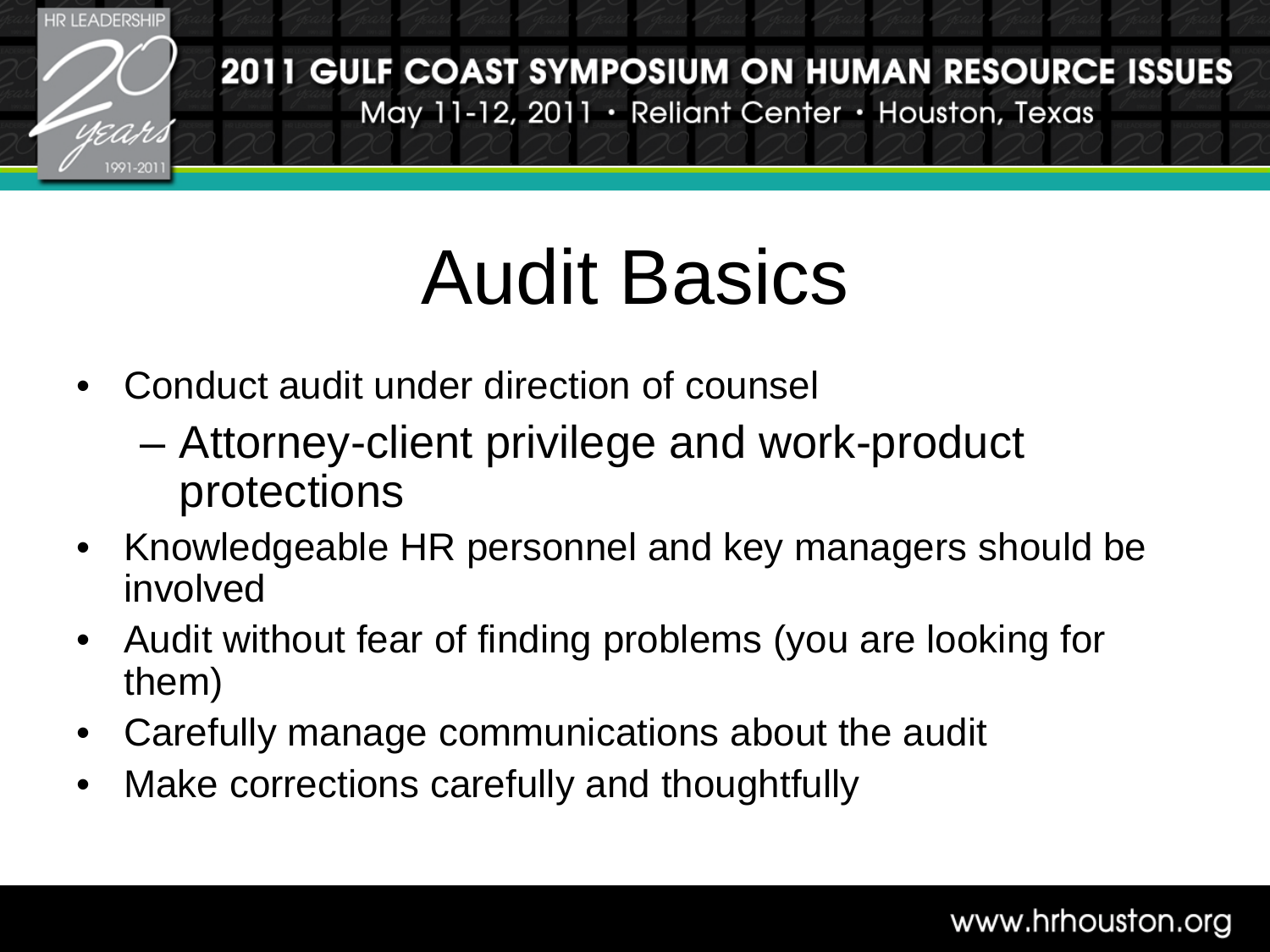

## What Should Be Audited?

- Recordkeeping and Posting
- **Pay Practices** 
	- Exempt/Non-Exempt
	- Pay Deductions
	- Hours Worked
	- Regular Rate
- Administration of Benefits Linked to Compensation
- Use of "Independent Contractors"
- Executive Comp Agreements and Compliance With IRC 409A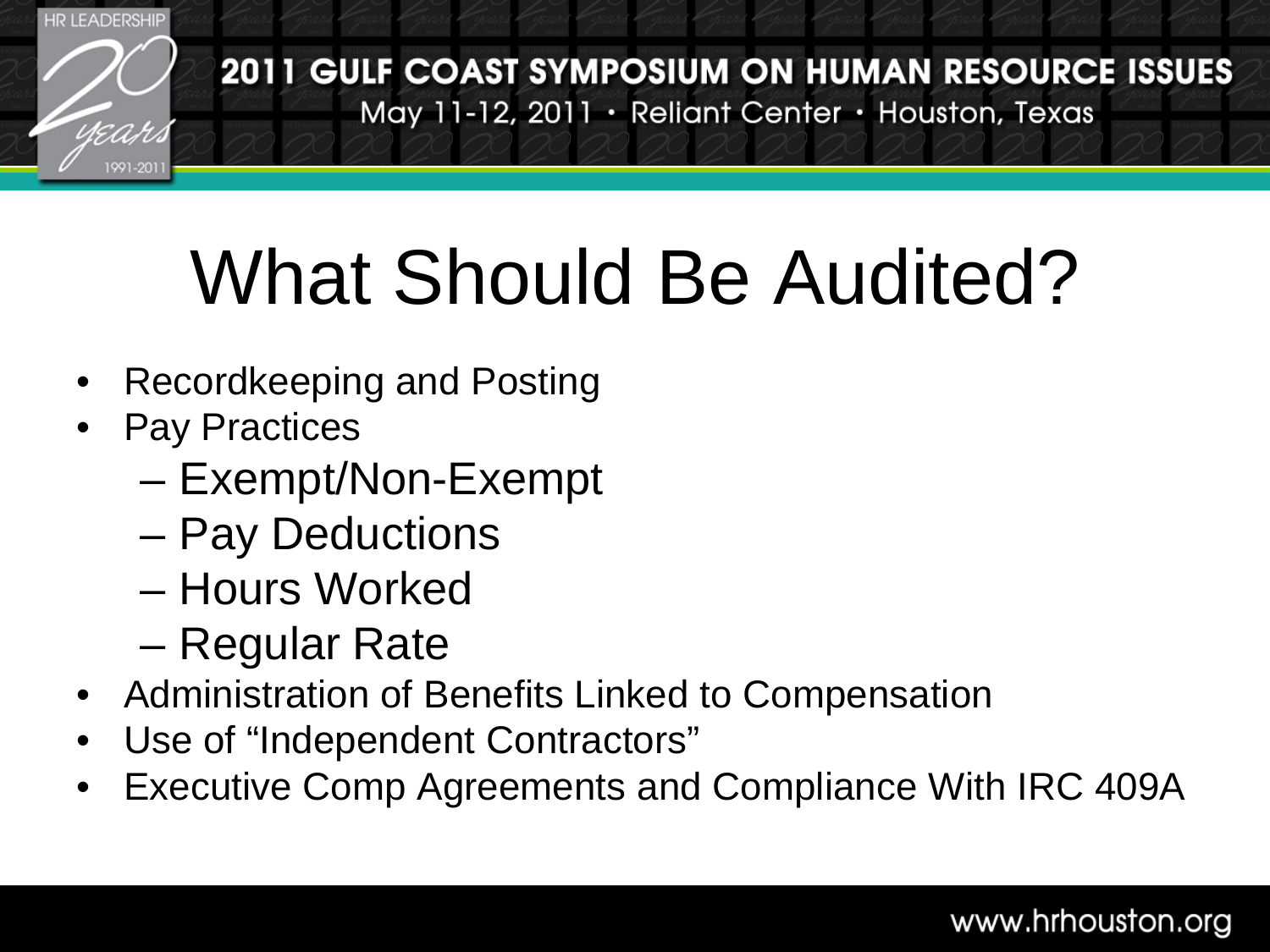

2011 GULF COAST SYMPOSIUM ON HUMAN RESOURCE ISSUES May 11-12, 2011 · Reliant Center · Houston, Texas

#### What Records Should Be Audited?

- Payroll Records
	- Form W-4
	- Time Sheets
	- Pay Records
	- Authorizations for Deductions/Withholding
	- Garnishment Orders
- Required Posters
- Job Descriptions
- Performance Appraisals and Disciplinary Documents Affecting Compensation
- Written Company Policies
	- Hours worked, expense reimbursement, overtime, deductions, vacation, travel, etc.
- Severance Plans/Policies and Documents Reflecting Severance "Practices"
- Independent Contractor "Agreements"
- 401k and Retirement Plan Records
- Executive Compensation Agreements (Severance, Change of Control, Deferred Comp)

#### www.hrhouston.org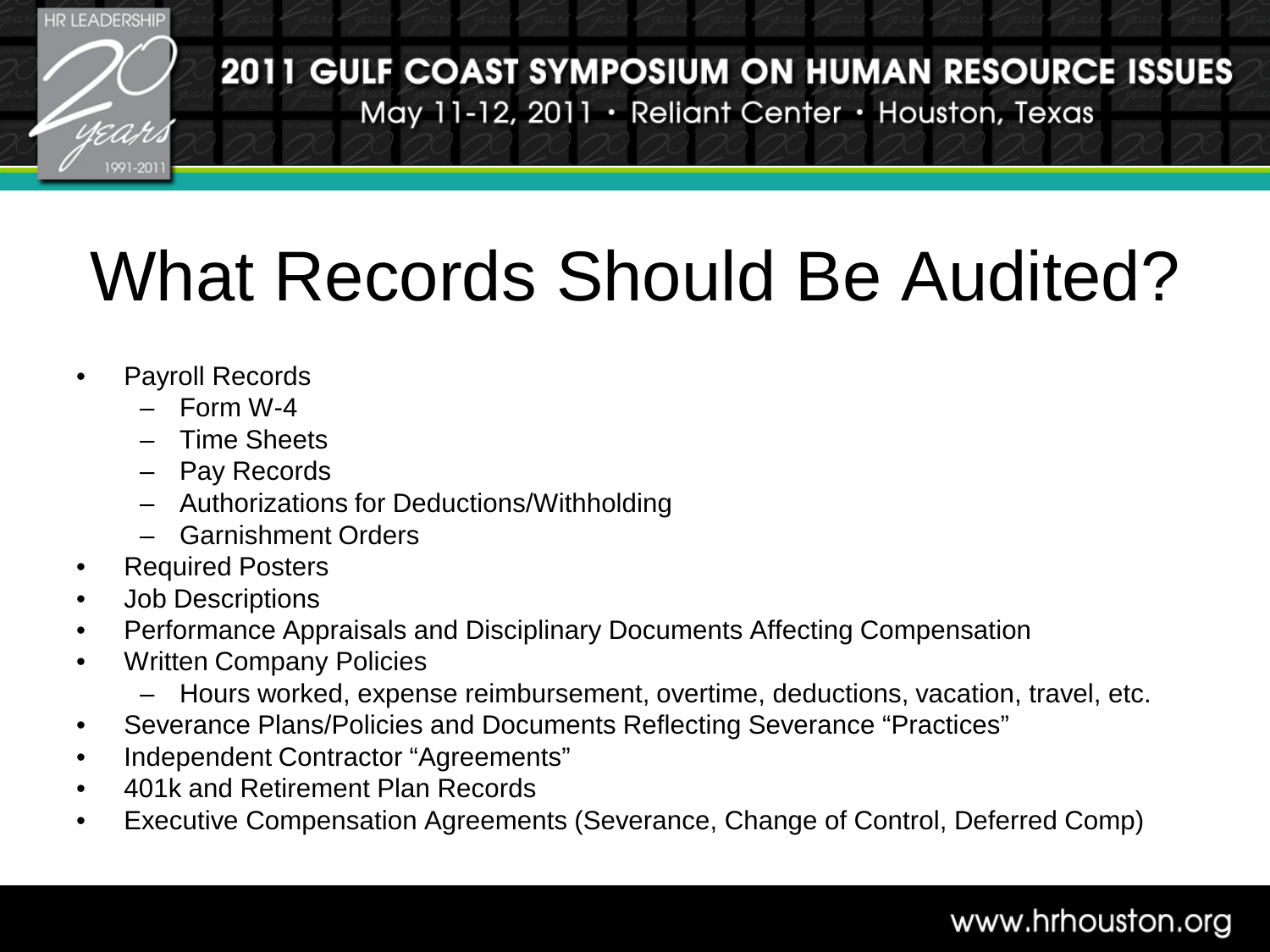

2011 GULF COAST SYMPOSIUM ON HUMAN RESOURCE ISSUES May 11-12, 2011 · Reliant Center · Houston, Texas

#### What Pay Practices Should be Audited?

- Classification of Employees as Exempt
	- Does each employee qualify based on actual duties?
	- Deductions from Pay
		- In what circumstances does company make deductions?
		- Does company have signed authorizations or valid garnishment order?
- Payment of Wages to Non-Exempt Employees
	- Payment for all "hours worked"?
	- Are non-discretionary payments included in "regular rate"?
	- Do time sheets match pay records?
- Frequency of Payment of Wages
- **Direct Deposit Practices**
- Timing of Payment of Last Paycheck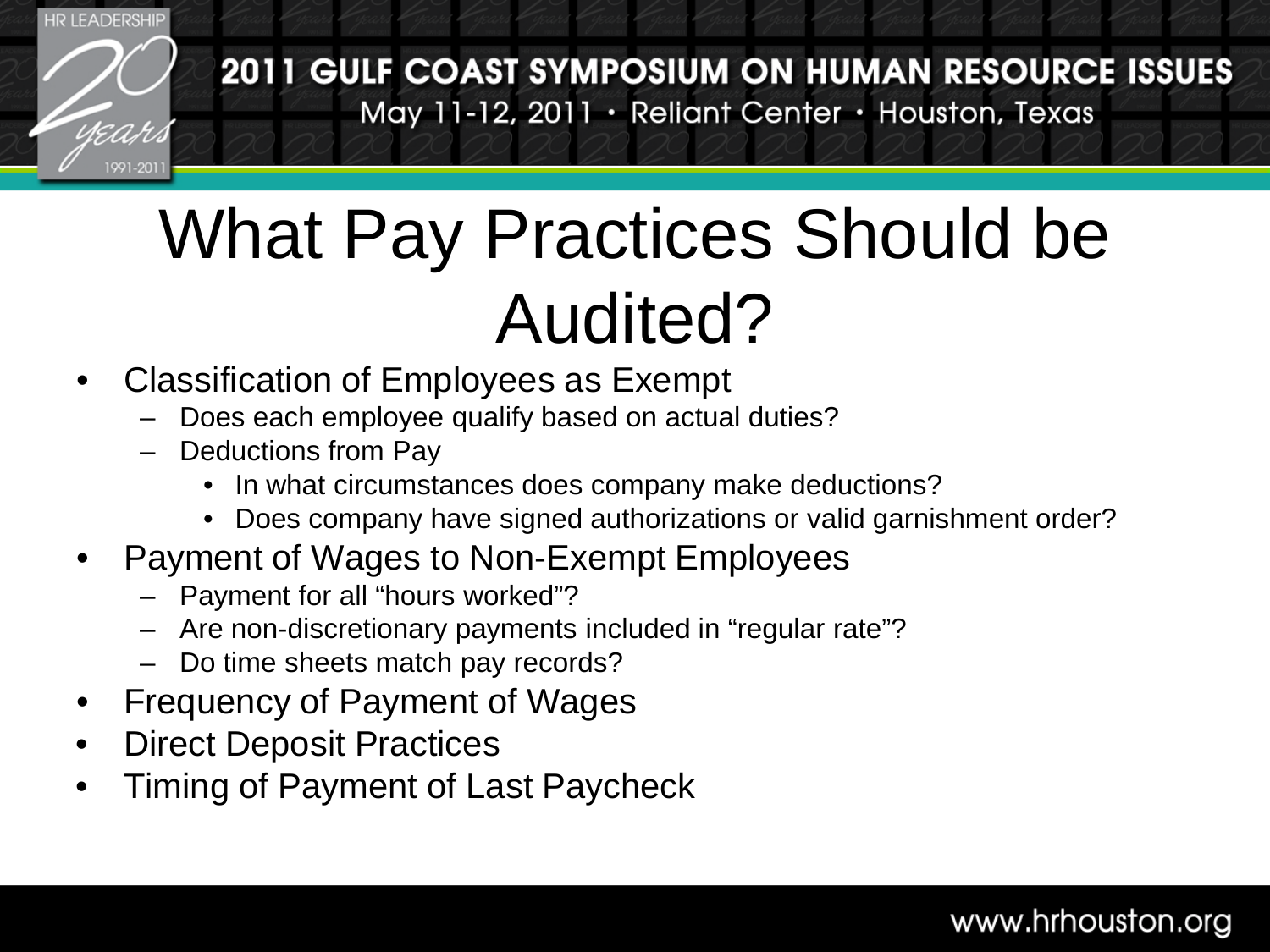

## What Else Should Be Audited?

- Administration of Benefits Tied to Compensation
	- 401k and retirement plan "matching"
		- Based on base pay or all compensation?
	- Severance benefits
		- Paid in a consistent manner pursuant to a written policy?
		- Pursuant to an unwritten policy?
		- Pursuant to an ad hoc practice?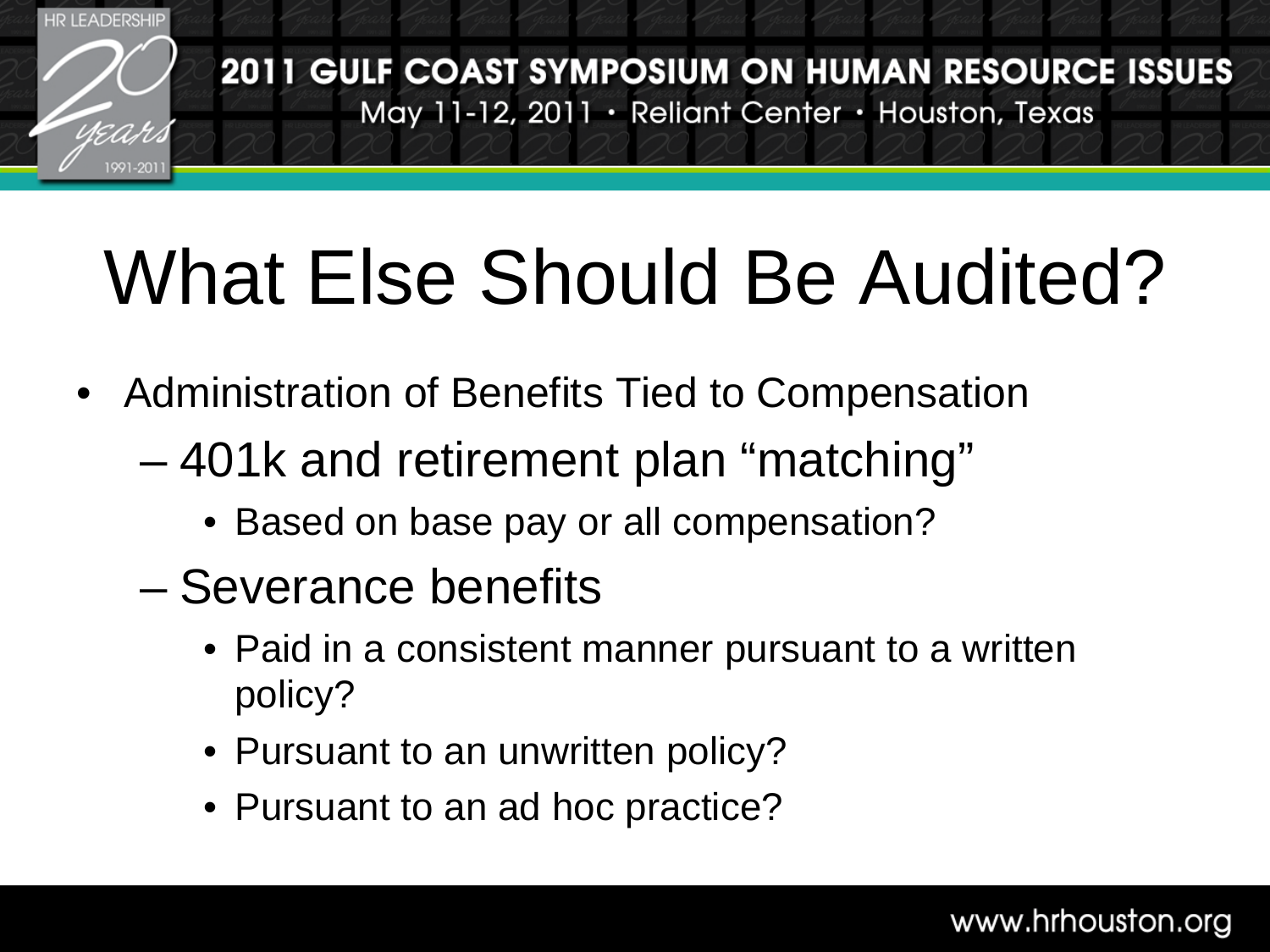

## What Else Should Be Audited?

- Use of Independent Contractors
	- Factual inquiry
	- IRS and TWC independent contractor standards
	- TWC and other state agencies are actively auditing
	- Issues relating to retention of terminated employees and individuals contracted long-term
- Executive Compensation Agreements
	- Applicability of IRC 409A
	- Severance, change of control, and deferred comp arrangements